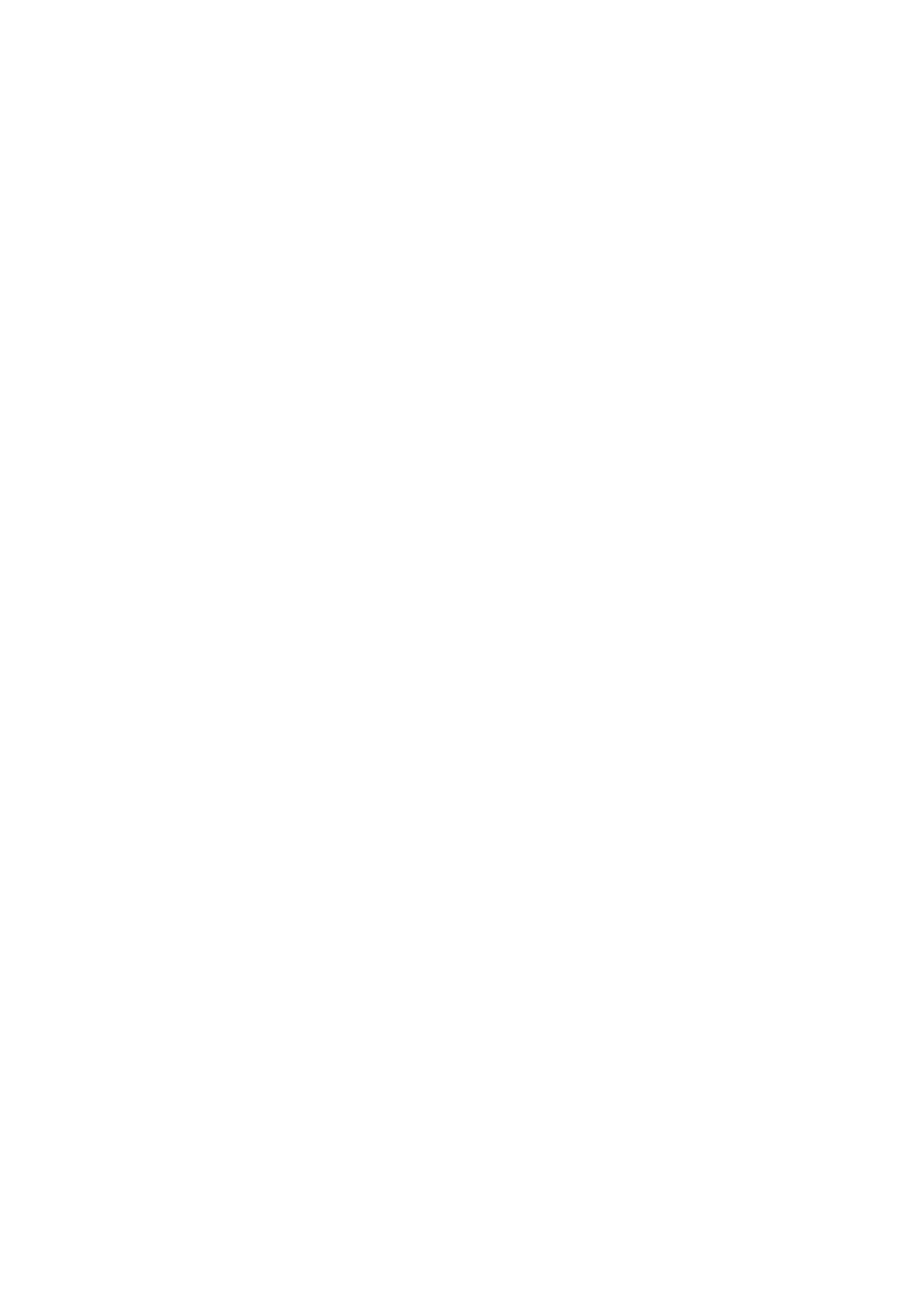## **ANNEX**

# **GUIDANCE FOR THE APPLICATION OF SAFETY, SECURITY AND ENVIRONMENTAL PROTECTION PROVISIONS TO FPSOs AND FSUs**

### **General**

1 This circular intends to provide guidance to Member States such that they may develop regulations on safety, pollution prevention and security of Floating Production Storage and Offloading Facilities/Floating Storage Units (FPSOs/FSUs). In the vast majority of cases an adequate safety and pollution prevention regime established by national legislation exists based on provisions of the SOLAS Convention, including requirements contained in the ISM Code, the Load Lines Convention, MARPOL Convention and the STCW Convention, implemented together with exemptions, and industry guidelines.

2 The circular also provides guidance to industry with a view to improving safety, pollution prevention and security of FPSOs/FSUs through recommendations concerning competence of marine operations personnel, manning, safety management systems, operations off location, security, pollution prevention and emergency response of FPSOs/FSUs.

### **Jurisdiction and administration**

3 In reviewing the current safety regime for FPSOs/FSUs, it is essential to recognize the sovereign rights that the coastal State has over:

- non-disconnectable FPSOs/FSUs, which are designed to be permanently<br>moored in the waters under the jurisdiction of the coastal State and have no .1 non-disconnectable FPSOs/FSUs, which are designed to be permanently mechanical means to transit under their own propulsion; and
- .2 disconnectable FPSOs/FSUs, self-propelled or non-propelled, while operating on location.

4 Flag States and coastal States should cooperate with a view to ensuring the compliance of FPSOs/FSUs with applicable international standards on maritime safety, marine environment protection, enforcement and control measures such as survey and certification, maritime search and rescue, casualty investigation and emergency response.

#### **Principle of application**

5 Compliance with relevant Conventions such as SOLAS (including the ISM Code), Load Lines, STCW and MARPOL, Assembly resolutions<sup>1</sup> and industry guidelines<sup>2,3</sup> contribute from different perspectives to safety and pollution prevention of FPSOs/FSUs, being disconnectable or non-disconnectable, self-propelled or non-propelled. Therefore a comprehensive and pragmatic approach should be taken when considering the applicability of the above-mentioned instruments and documents to FPSOs/ FSUs given their unique operations.

 $\frac{1}{1}$ Recommendations on Training of Personnel on Mobile Offshore Units (MOUs), resolution A.891(21).

 $\overline{2}$ <sup>2</sup> Competence Assurance Guidelines for FPSOs, developed by OCIMF.<br><sup>3</sup> Cuidelines for Managing Marine Disks Associated with FROQuadrupts

<sup>3</sup> Guidelines for Managing Marine Risks Associated with FPSOs, developed by OGP.